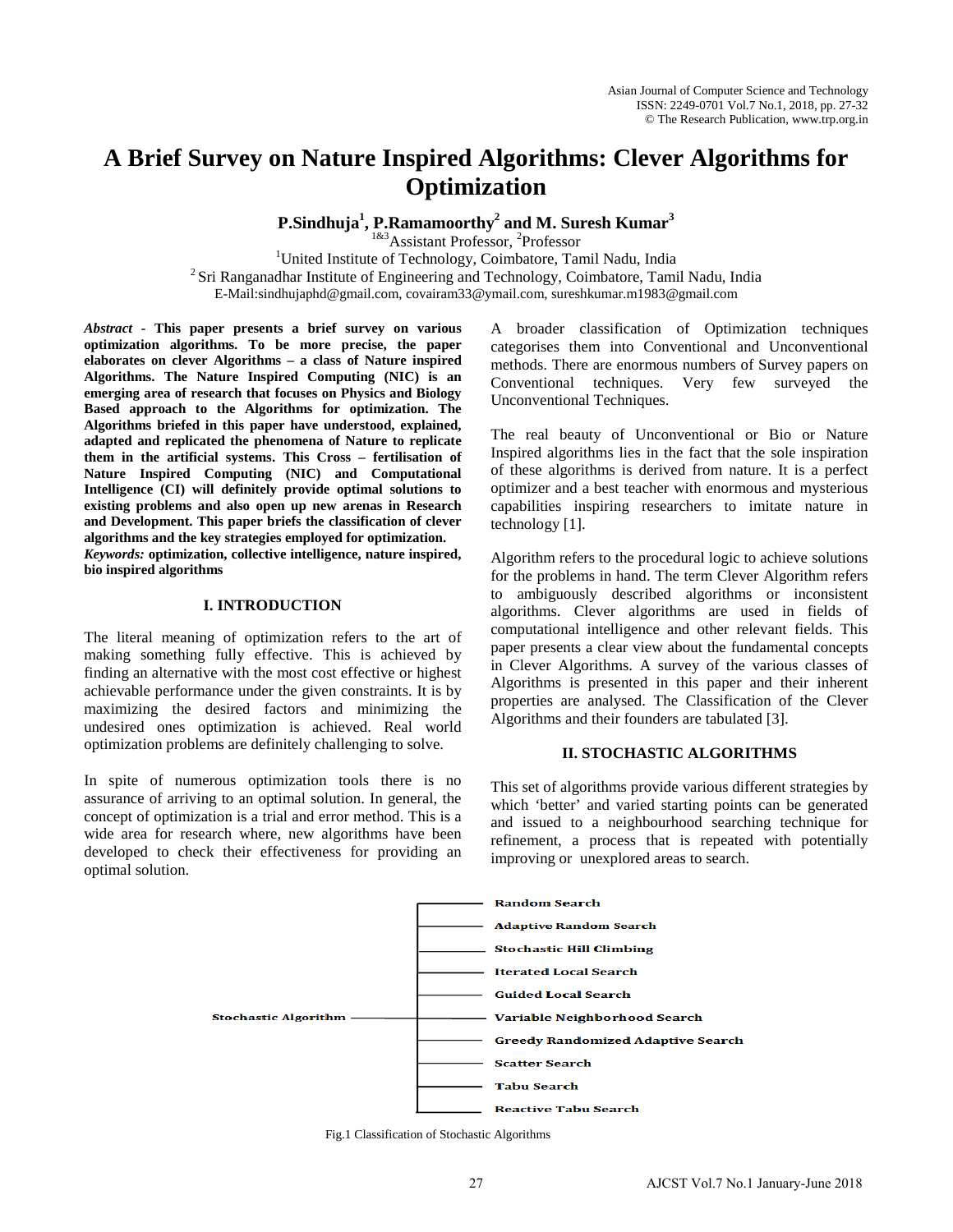Random Search does not need any derivatives and is related to techniques that gives minor improvements. It uses uniform probability distribution. The Adaptive Search Algorithm continuously approximates the optimal step size in the search space.

The Stochastic Hill Climbing Algorithm involves iteration of a random selection of neighbour and accepts only if the result is an improvement. The Iterated local Search Algorithm samples a broader neighbourhood and uses local search algorithms to refine the results. The guided local search algorithm uses penalties to use a local search technique and to discover global optima. The search is repeated for a number of times till an optimal solution is attained.

The Variable Neighbourhood Search involves iteration of larger neighbour hoods until an improvement is located. The Greedy Randomized Adaptive Search uses sample stochastically greedy solutions and uses a local search procedure to refine local optima.

The principle behind the Scatter Search approach is that useful information about the global optima is stored in a diverse and elite set of solutions (the reference set).The objective for the Tabu Search algorithm is to constrain an embedded heuristic from returning to recently visited areas of the search space, referred to as cycling. The Reactive Tabu Search addresses this objective by explicitly monitoring the search and reacting to the occurrence of cycles and their repetition by adapting the tabu tenure (tabu list size).

TABLE I AUTHORS OF STOCHASTIC ALGORITHMS

| <b>STOCHASTIC ALGORITHMS</b>      |                     |
|-----------------------------------|---------------------|
| <b>ALGORITHM</b>                  | <b>AUTHOR</b>       |
| Random Search                     | <b>Brooks</b>       |
| <b>Adaptive Random Search</b>     | Schummer, Steiglitz |
| Stochastic Hill Climbing          | Forrest, Mitchell   |
| Iterated Local Search             | Stuzzle             |
| Guided Local Search               | Voudouris, Tsang    |
| Variable Neighborhood Search      | Mladenovic, Hansen  |
| Greedy Randomized Adaptive Search | Feo, Resende        |
| Scatter Search                    | Glover              |
| Tabu Search                       | Glover              |
| <b>Reactive Search</b>            | Battiti, Tecchiolli |

## **III. EVOLUTIONARY ALGORITHMS**

Evolutionary Algorithms deals with the investigation in sophisticated computational systems resembling the simplified versions of mechanisms..



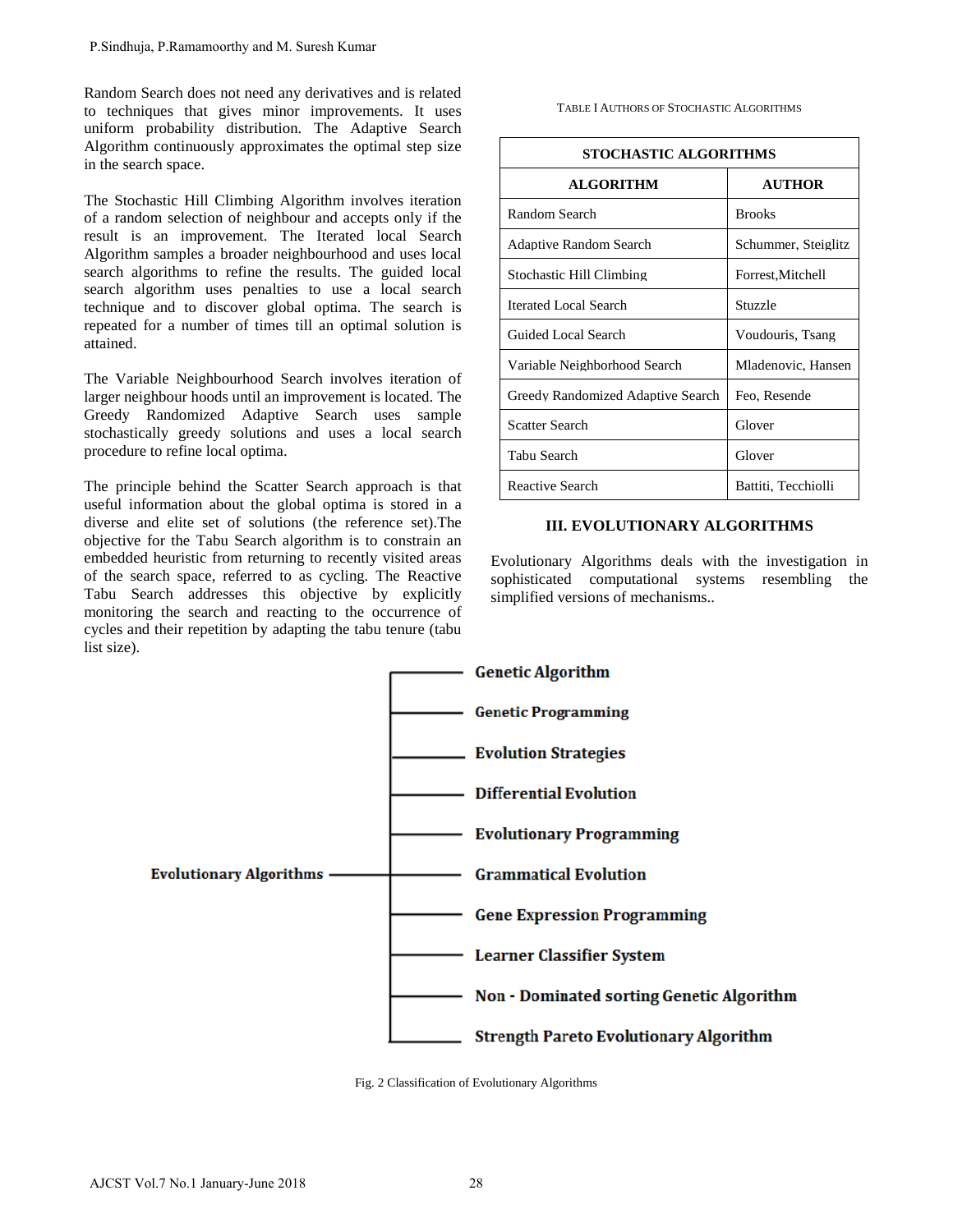The objective of the Genetic Algorithm is to repeatedly employ surrogates for the recombination and mutation genetic mechanisms on the population of candidate solutions. In Genetic Programming, the Genetic Algorithm employs induction to design a new computer program. Evolution Strategies algorithm maximizes the suitability of collection of candidate solutions in the context of an objective function from a domain. The Differential Evolution algorithm involves maintaining a population of candidate solutions subjected to iterations of recombination, evaluation, and selection. [3]

In Evolutionary Programming algorithm the suitability of a collection of candidate solutions in the context of an objective function from the domain is maximized. The idea behind the Grammatical Evolution is to adapt an executable program to a problem specific objective function. Gene Expression Programming algorithm improves the adaptive fit of an expressed program in the context of a problem specific cost function. The Learning Classifier System algorithm brings out optimization by using a payoff strategy on exposure to stimuli. The Non-dominated Sorting Genetic Algorithm improves the adaptive fit of a population of candidate solutions to a Pareto front constrained by a set of objective functions. Strength Pareto Evolutionary Algorithm locates and maintains a front of non-dominated solutions, ideally a set of Pareto optimal solutions.

#### TABLE II AUTHORS OF EVOLUTIONARY ALGORITHMS

| repeatedly<br>l mutation<br>candidate                                            |                                                                                     |            | TABLE II AUTHORS OF EVOLUTIONARY ALGORITHMS |
|----------------------------------------------------------------------------------|-------------------------------------------------------------------------------------|------------|---------------------------------------------|
| Algorithm<br>r program.                                                          | <b>EVOLUTIONARY ALGORITHMS</b>                                                      |            |                                             |
| iitability of                                                                    | <b>ALGORITHM</b>                                                                    |            | <b>AUTHOR</b>                               |
| text of an<br>Differential                                                       | Genetic Algorithm                                                                   |            | Holland                                     |
| pulation of<br>mbination,                                                        | Genetic Programming:                                                                |            | Cramer                                      |
|                                                                                  | <b>Evolution Strategies algorithm</b>                                               |            | Bienert, Rechenberg,                        |
| ability of a                                                                     | Differential Evolution algorithm                                                    |            | Storn, Price                                |
| text of an<br>d. The idea                                                        | <b>Evolutionary Programming</b>                                                     |            | Lawrence Fogel                              |
| executable                                                                       | <b>Grammatical Evolution</b>                                                        |            | Ryan, Collins and                           |
| tion. Gene<br>ne adaptive                                                        | Gene Expression Programming                                                         |            | Ferreira                                    |
| a problem<br>er System                                                           | Learning Classifier System                                                          |            | Holland                                     |
| off strategy                                                                     | Non-dominated Sorting Genetic                                                       |            | Srinivas and Deb                            |
| ng Genetic<br>pulation of                                                        | <b>Strength Pareto Evolutionary</b>                                                 |            | Zitzler and Thiele                          |
|                                                                                  | <b>Simulated Annealing</b><br><b>Extremal Optimization</b><br><b>Harmony Search</b> |            |                                             |
|                                                                                  | <b>Cultural Algorithm</b><br><b>Memetic Algorithm</b>                               |            |                                             |
| 3 Classification of Physical Algorithms<br>processing<br>imum cost<br>re samples | <b>TABLE III AUTHORS OF PHYSICAL ALGORITHMS</b>                                     |            |                                             |
| e dynamics                                                                       | PHYSICAL ALGORITHMS                                                                 |            |                                             |
| ment of a<br>hes in the                                                          | <b>ALGORITHM</b>                                                                    |            | <b>AUTHOR</b>                               |
|                                                                                  | Simulated Annealing                                                                 |            | Kirkpatrick, Gelatt, and Vecchi             |
|                                                                                  | <b>Extremal Optimization</b>                                                        |            | <b>Boettcher and Percus</b>                 |
| ony Search<br>candidate<br>utions. As<br>ccumulated<br>Algorithm                 | <b>Harmony Search</b>                                                               | Geem et al |                                             |
| thm of the<br>population<br>good areas                                           | Cultural Algorithm                                                                  | Reynolds   |                                             |

#### **IV. PHYSICAL ALGORITHMS**



Fig. 3 Classification of Physical Algorithms

In Simulated Annealing the information processing objective of the technique is to locate the minimum cost configuration in the search space. This algorithm re samples the problem space. In Extremal Optimization the dynamics of the system result in the steady improvement of a candidate solution with sudden and large crashes in the quality of the candidate solution. The Harmony Search Algorithm uses the already available good candidate solutions to influence the new candidate solutions. As Evolution happens, individuals share their accumulated information to the other individuals. The cultural Algorithm employs this strategy.[4] The Memetic Algorithm of the information processing strategy is to exploit a population based global search technique to broadly locate good areas of the search space, combined with the repeated usage of a local search heuristic by individual solutions to locate local optimum.

| PHYSICAL ALGORITHMS          |                                 |  |
|------------------------------|---------------------------------|--|
| <b>ALGORITHM</b>             | AUTHOR                          |  |
| Simulated Annealing          | Kirkpatrick, Gelatt, and Vecchi |  |
| <b>Extremal Optimization</b> | <b>Boettcher and Percus</b>     |  |
| <b>Harmony Search</b>        | Geem et al.                     |  |
| Cultural Algorithm           | Revnolds                        |  |
| Memetic Algorithm            | Moscato                         |  |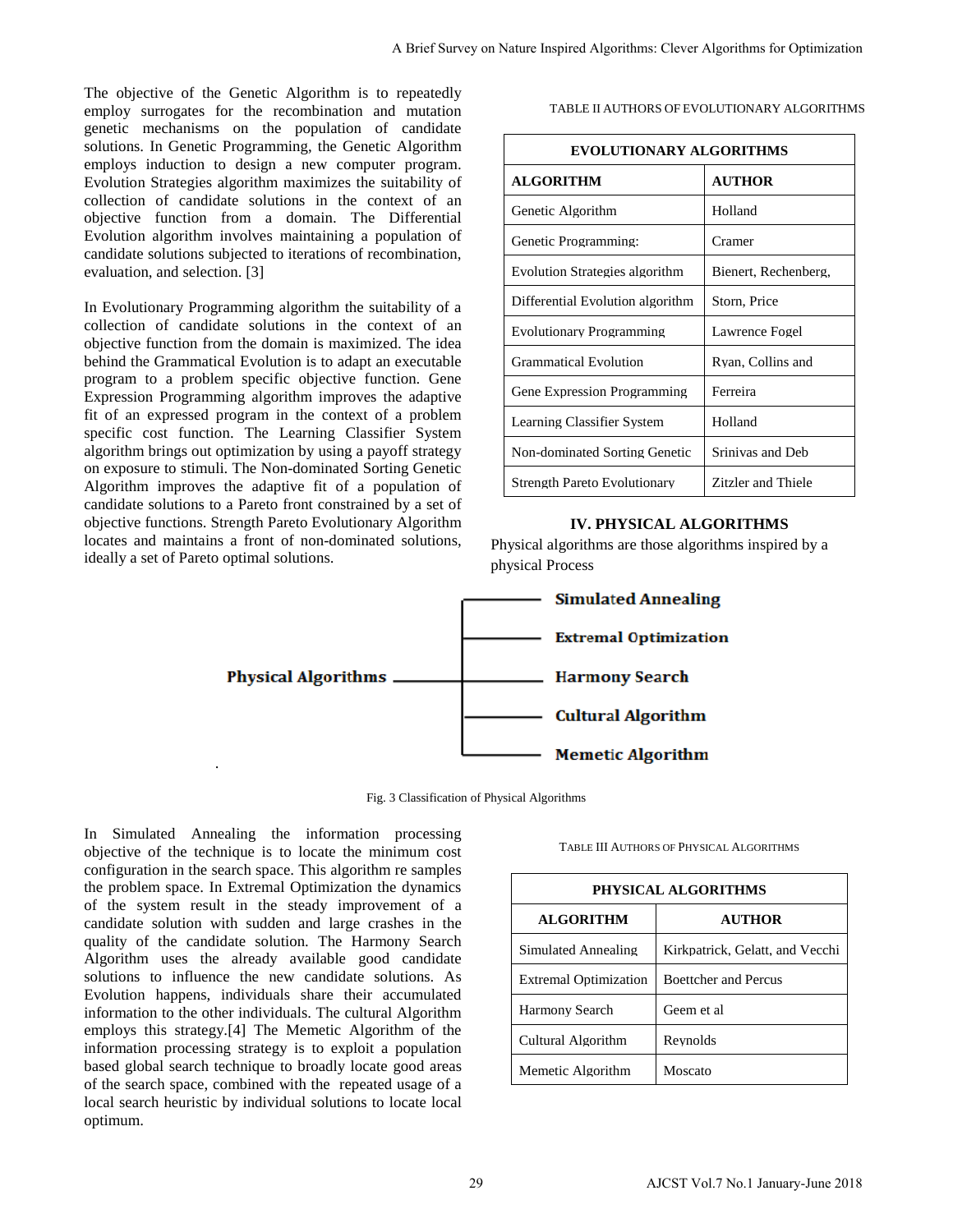## **V. PROBABILISTIC ALGORITHMS**



Fig. 4 Classification of Probabilistic Algorithms

Probabilistic Algorithms are those algorithms that model a problem or search a problem space using an probabilistic model of candidate Solutions.

The information processing objective of the Population-Based Incremental Learning (PBIL) algorithm [3] is to reduce the memory required by the genetic algorithm. This is done by reducing the population of candidate solutions Univariate Marginal Distribution Algorithm. The information processing strategy of the algorithm is to use the frequency of the components in a population of candidate solutions in the construction of new candidate solutions.

The behaviour of a much smaller memory footprint is simulated in a Compact Genetic Algorithm. The Bayesian Optimization Algorithm constructs a probabilistic model that describes the relationships between the components of fit solutions in the problem space. The information processing strategy of the Cross-Entropy Method algorithm is to sample the problem space and approximate the distribution of good solutions.

TABLE IV AUTHORS OF PROBABILISTIC ALGORITHMS

| <b>PROBABILISTIC ALGORITHMS</b>  |                           |  |
|----------------------------------|---------------------------|--|
| <b>ALGORITHM</b>                 | <b>AUTHOR</b>             |  |
| Population-Based Incremental     | Baluja                    |  |
| Univariate Marginal Distribution | M"uhlenbein               |  |
| Compact Genetic Algorithm        | Harik, Lobo, and Goldberg |  |
| Bayesian Optimization Algorithm  | Pelikan, Goldberg, and    |  |
| Cross-Entropy Method             | De Boer et al             |  |

## **VI. SWARM ALGORITHMS**

Swarm intelligence deploys the idea of Collective Intelligence(CI). When a huge number of agents (homogenous) work in cooperation, for the accomplishment of a particular task, it is referred to as Collective Intelligence.  $Ex - Fish$ , Ants etc., CI is selforganizing and decentralized. Usually agents use this technique to solve their living issues like search of food, shelter , prey evading etc.,



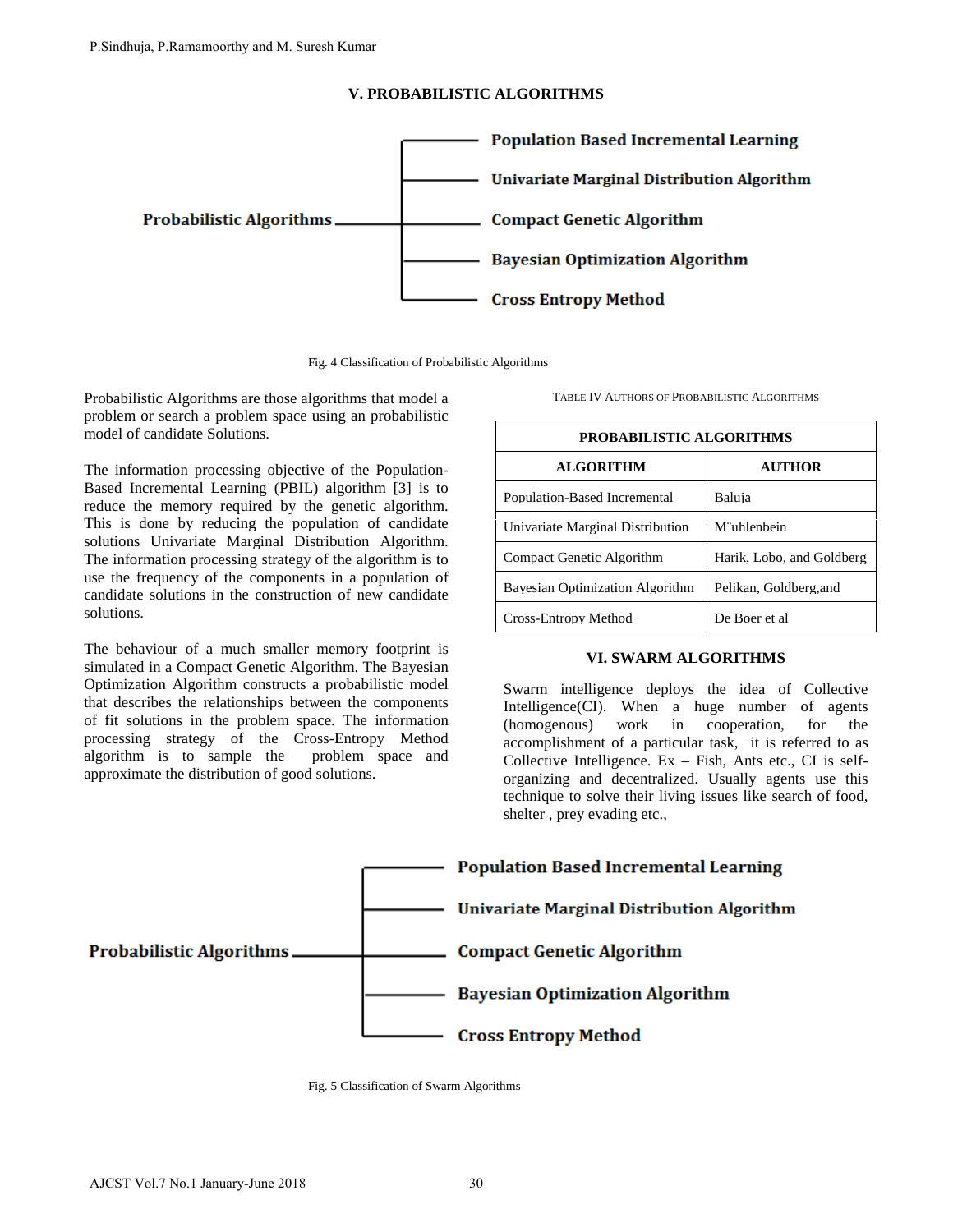The goal of the Particle Swarm Optimization algorithm achieve particle local optimisation by assigning initially random positions to all particles in the space and small initial random velocities. The Ant System strategy is to exploit historic and heuristic information to construct candidate solutions and fold the information learned from constructing solutions into the history. Ants wander around for food, once it locates the food it lays down pheromone in the environment. Numerous trips are made by additional ants resulting in more pheromone deposition.

A positive feedback process routes more and more ants to productive paths that are in turn further refined through use. This is the idea behind the Ant Colony System. The Bacterial Foraging Algorithm mimics the behaviour of E.coli Bacteria that perceives the direction to food based on the gradients of chemicals in their environment. Similarly, bacteria secrete attracting and repelling chemicals into the environment and can perceive each other in a similar way. Using locomotion mechanisms (such as flagella) bacteria can move around in their environment, sometimes moving chaotically (tumbling and spinning), and other times moving in a directed manner that may be referred to as swimming [3].

TABLE V AUTHORS OF SWARM ALGORITHMS

| <b>SWARM ALGORITHMS</b>      |                               |  |
|------------------------------|-------------------------------|--|
| <b>ALGORITHM</b>             | <b>AUTHOR</b>                 |  |
| Particle Swarm Optimization  | Eberhart and Kennedy          |  |
| Ant System                   | Dorigo, Maniezzo, and Colorni |  |
| <b>Ant Colony System</b>     | Dorigo and Gambardella        |  |
| Bees Algorithm               | Pham et al.                   |  |
| Bacterial Foraging Algorithm | Liu and Passino               |  |

## **VII. IMMUNE ALGORITHMS**

A simplified description of the immune system is an organ system intended to protect the host organism from the threats posed to it from pathogens and toxic substances. Pathogens encompass a range of microorganisms such as bacteria, viruses, parasites and pollen.



Fig. 6 Classification of Immune Algorithms

The information processing principles of the clonal selection theory describe a general learning strategy. This strategy involves a population of adaptive information units (each representing a problem-solution or component) subjected to a competitive processes for selection, which together with the resultant duplication and variation ultimately improves the adaptive fit of the information units to their environment [3].

The Negative Selection Algorithm uses self non self discrimination process via negative selection. The Artificial Immune Recognition system begins with an initial collection of general immune cells in response to the environment.

A fascinating network theory and signalling information is available with immune network theory. The Dendritic Cell Algorithm prepares a set of dendritic cells that provides context specific information about how to classify input patterns.

| <b>IMMUNE ALGORITHMS</b>      |                          |  |
|-------------------------------|--------------------------|--|
| <b>ALGORITHM</b>              | <b>AUTHOR</b>            |  |
| Clonal Selection Algorithm    | de Castro and Von Zuben  |  |
| Negative Selection Algorithm  | Forrest et al.           |  |
| Artificial Immune Recognition | Watkins                  |  |
| Immune Network Algorithm      | Farmer et al.            |  |
| Dendritic Cell Algorithm      | Greensmith, Aickelin and |  |

## **VIII. NEURAL ALGORITHMS**

A Biological Neural Network refers to the elements in the nervous system, consisting of neurons communicating with each other through electrochemical signals. This idea of communication gave rise to the following list of Neural Algorithms.